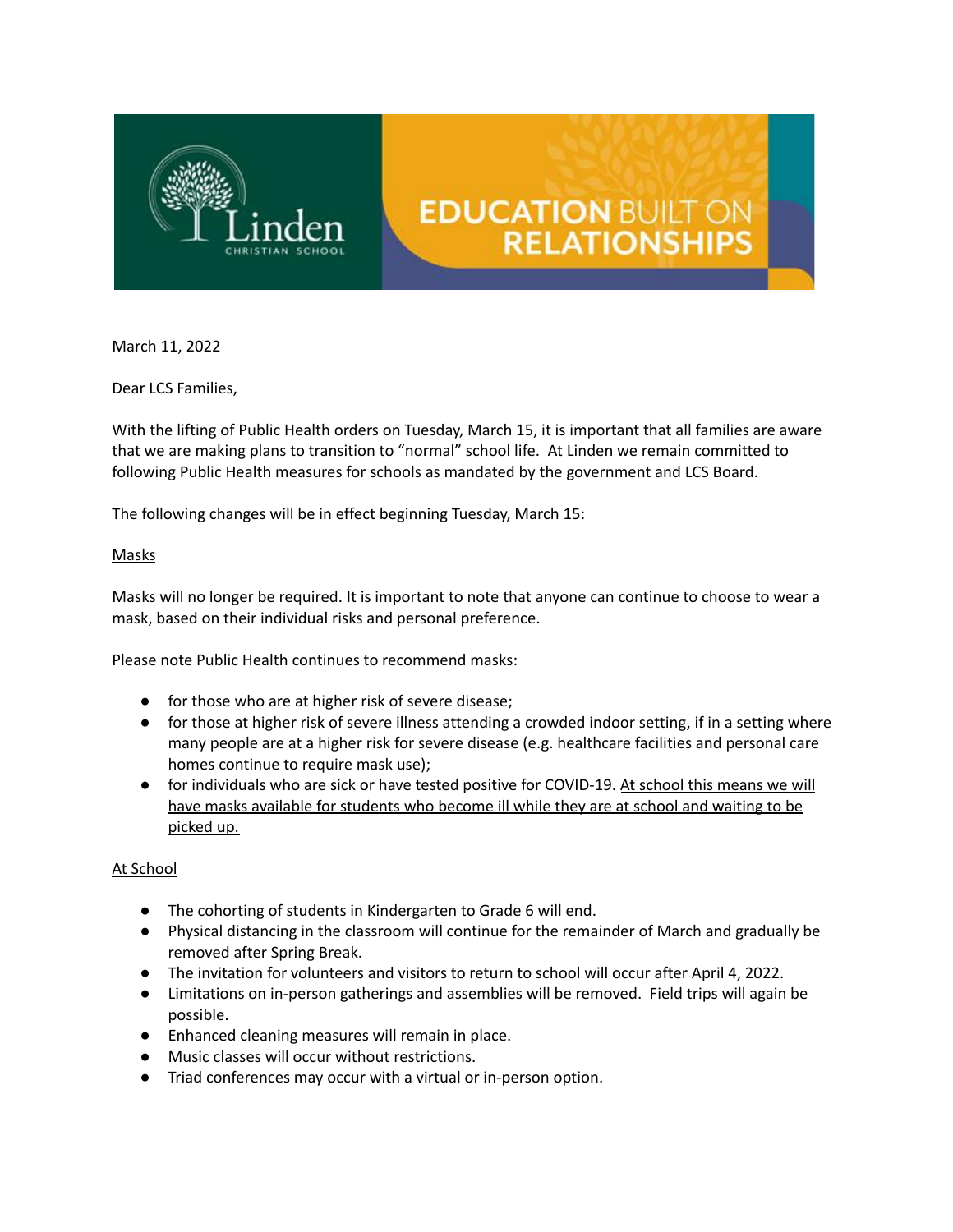## Student Absences

Please review the March 15, 2022 Student [Guidelines](https://drive.google.com/file/d/1jfOtlTb0qw0XiuG0-tu3aZNhNYtoEnvH/view?usp=sharing) for Absence to find out when your children need to stay home, along with absence reporting instructions.

We have learned a lot in the past two years and need you to do your part in minimizing the risk of communicable illnesses, not just COVID-19, by:

- keeping your students home when they are sick and until they have been symptom free for at least 24 hours;
- washing hands or using alcohol-based hand sanitizer frequently;
- ensuring your children know to direct a cough or sneeze into their elbow;
- making decisions about additional measures (e.g. wearing a mask) based on personal risk and preference.

Although the Public Health measures for isolation of individuals who have tested positive for COVID-19 are being removed by the government, the orders are being transitioned to public health guidelines, similar to how other communicable diseases are managed.

Isolation for COVID-19 is still advised by Public Health and at Linden we need students who test positive and:

- have symptoms to stay home and isolate for five days after symptoms start, until they are symptom-free for 24 hours;
- are symptom-free to isolate for five days from the date of the test.

We continue to encourage you to notify LCS if your student has tested positive for COVID-19. This will allow us to monitor absenteeism and COVID-19 cases for concerning patterns. It also allows us to inform the school community if there is higher than expected absenteeism in the school due to COVID transmission.

## **Other**

Also note the Public Health advice for people who test positive with COVID-19 or have symptoms:

- Individuals to wear a well-fitted, well-made mask if they need to have contact with others while they are ill, when their isolation is finished, for 10 days after the onset of symptoms, or test date if asymptomatic.
- People with symptoms or who test positive should avoid non-essential visits with higher-risk people or at higher-risk settings for 10 days after the onset of their symptoms, or test date if asymptomatic.

Administration's ongoing priority is to support families, students and staff as we turn our focus to providing a pre-pandemic school experience. We will strive to create a welcoming environment for our school community, whether choosing to wear masks or not.

Please reach out to your child's teacher or the Vice Principal if you sense your child needs extra help in